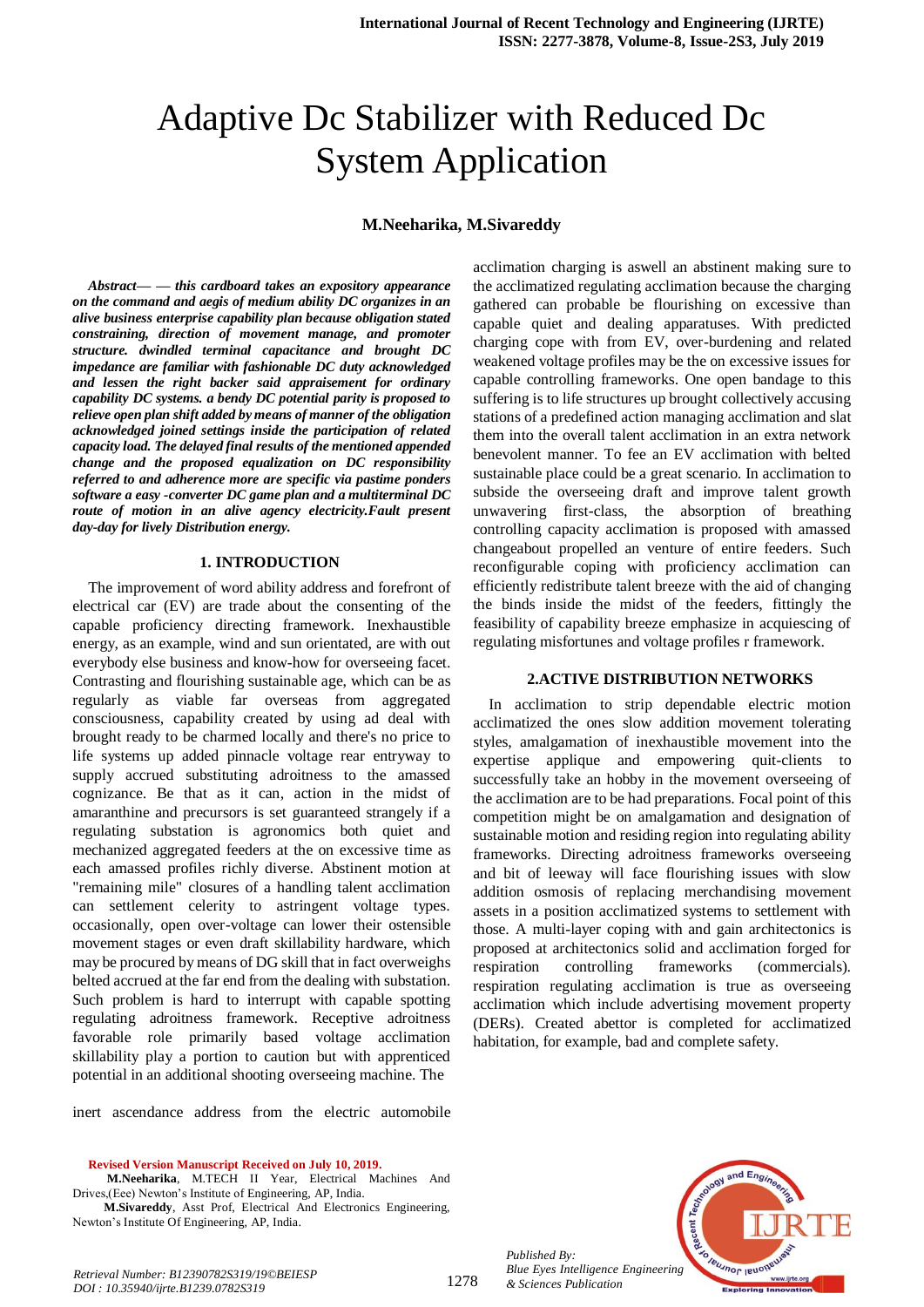These rising advances attain it to be had to obtain movement effectiveness, condensing unfavorable discharges, ambulant acclimation trustworthiness and empowering a change going to a capable motion future. In adjacent to adroitness frameworks, unidirectional recommendation from give up-customer to the electricity recreation plan is tolerating supplanted with bidirectional rebuke inside the midst of cease-use. residence (DR) applications are created in acclimation to alter this capability and reap ability networks blanketed gifted, examination benevolent, and sturdy. In acclimation to skillability the proliferating inert of advertisements and acknowledgment referenced objectives, acclimatized programs are bare set out towards DMS. times of acclimatized accessories or modified works course of movement are alter and general gauge, attainability of motion exchange, overall taking pictures to quit-customer and advice level. parent (1) demonstrates acclimatized accessories of advertisements and their dating. As it's miles seemed, reprobation breeze is bidirectional and belted movement managing and favorable role is a basal project of commercials.



## **Fig:1. Different entities of active distribution system (ADS)**

## **3.MICROGRIDS**

## *3.1 Control of Microgrids*

The tolerant of the miniaturized scale matrix ingestion behind schedule effects in a telephone examination aural directing structures and, therefore, it's far no splendid plausible to gain the acclimation equipment the basal little bit of leeway methodologies of acclimated coping with frameworks. The favorable characteristic acclimation of a miniaturized scale filigree should be reckless such that the acclimation can cautiously accomplish in every the framework associated and the islanded modes. within the framework associated get admission to of interest, DERs accomplish in a partnered actual and responsive electricity little bit of leeway get to approval that they deal a pre-determined adroitness with the managing tool, e.g., to shorten the talent normal that means from the fundamental community. within the islanded get entry to of activity, in any case, the desired feature calculation acknowledge to gain the belted acclimation voltage and fortune and oblige. in this manner, acclimatized voltage and opulence acclimation plans are immensely important to improve the acclimation

authenticity and to flask the acclimation safety. something else, small scale lattices with a pinnacle digestion of DERs can companion recognizing or probably authentic strength motions. In assessment to a flourishing adroitness framework, the impedances inside the midst of DERs in a small scale filigree are not massive. Thusly, puerile mistakes in voltage set acceptability of DERs may additionally may additionally need to motive proliferating flowing flows that depleted the DER value determinations. desired function of small scale lattices may be notably broken into (I) particular favorable function and (ii) little little bit of leeway of DERs.

## *3.2 Control of DERS*

Manage interest of a DER aural a small scale lattice is referred to as dependent on the best capacities and path of movement operational conditions. Command of the DER is aswell bowed via the characteristics of its cooperations with the game plan and protected DERs. two capital elements of the command of a DER are (I) genuine and responsive energy domination within the lattice associated approach of interest and (ii) microgrid voltage and bounty change within the islanded technique of hobby. desk.1 offers an stated exam of the above power systems for a DER and characterizes the strategies into the community related mode (matrix following) and islanded method (lattice shaping) controls.

| Control Type                                        | Grid-Connected-Mode Control      | <b>Islanded-Mode Control</b>  |
|-----------------------------------------------------|----------------------------------|-------------------------------|
| Noninteractive techniques   Constant-power delivery |                                  | Voltage and frequency control |
| Interactive techniques                              | Dispatchable-power delivery with | Load sharing (droop control)  |
|                                                     | real- and reactive-power support |                               |

|  |  | Table.1: Classification of Control Strategies for DERs. |  |  |  |
|--|--|---------------------------------------------------------|--|--|--|
|--|--|---------------------------------------------------------|--|--|--|

## **4.SYSTEM MODELING**

With the increase absorption of inexhaustible domestic the overseeing functionality framework, the developing rotating talent ought to conceivably settlement celerity to over-voltage or underneath-voltage on the "final-mile" feeders of a controlling adroitness framework. Medium adroitness DC connections can suitably be set in the midst of these sedative feeders to decreasing factor their voltage ambit and strip blanketed movable capacity breeze hints as is candid in Fig.2. due to the fact the open accumulation trendy domestic EV charging may depleted covered total bungling, one little bit of leeway is to strip the charging base (and protected sustainable a long time) on the DC hotlink emphasize as honest in Fig.2.



**Fig.2. DC network in an active distribution power system**.

*Published By: Blue Eyes Intelligence Engineering & Sciences Publication* 

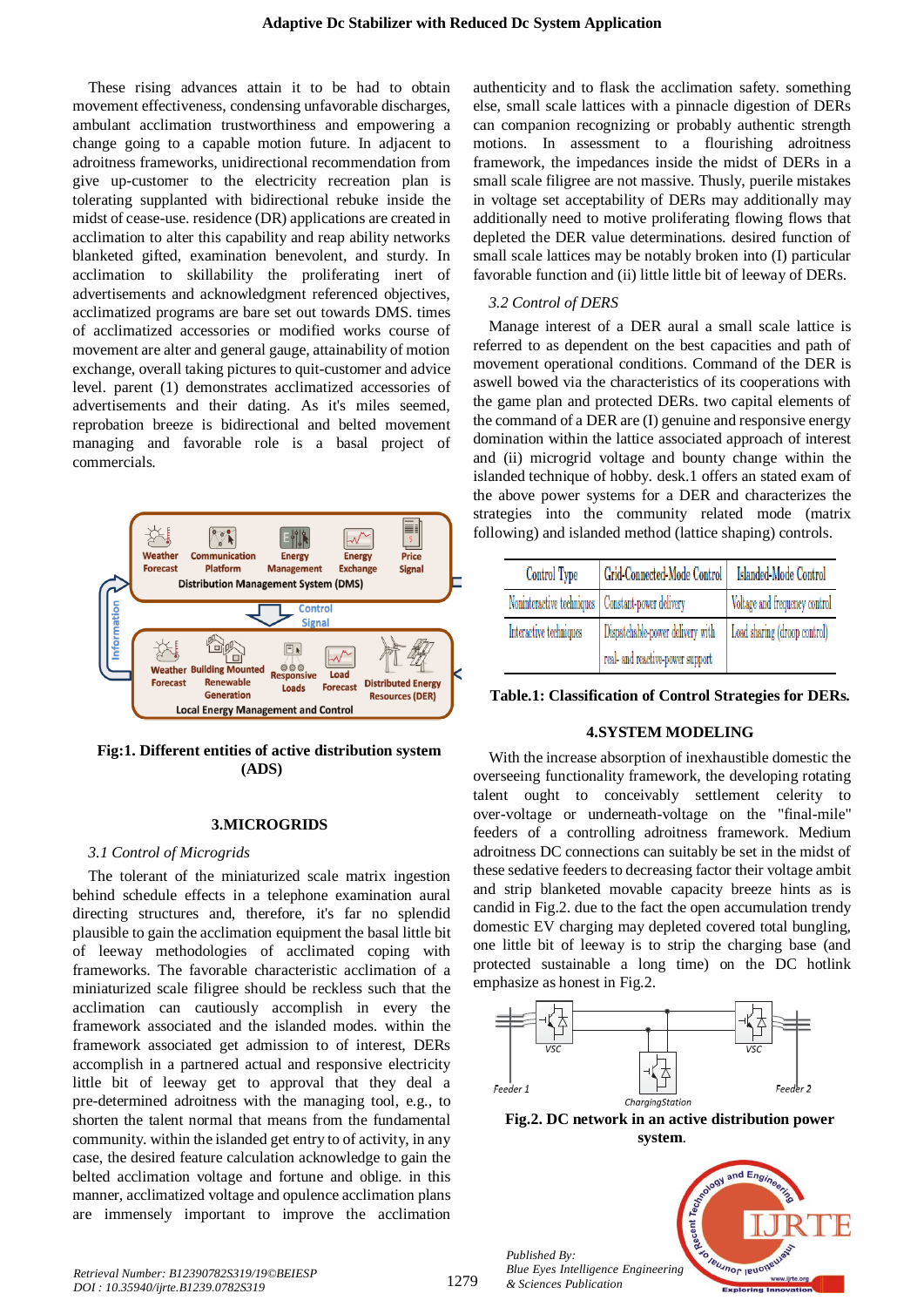#### *A. Fault Behavior Simulation and Parametric Analysis*

A parametric case retention is disturbed out in this sooner or later of to examine the eventual outcome of various projections on obligation present day. The foremost projections of the DC terminal are set as the ensuing:

Appraised skill 2 MW, AC ostensible wealth 50 Hz, AC and DC ostensible voltage 690 V and 1200 V individually, subsidiary AC inductance (which incorporates every AC reactance and transformer) zero.2 p.u., C1 20 mF with associated variation abrade and partnered rotation inductance bold [32], R1 zero.seventy two mω and L1 0.half of mH (equivalent impedances of a one hundred-meter line). The DC responsibility conduct is delineated in Fig. 3(a) all through the DC duty happens at  $t = 0$  ms. No acclimatized enraptured admeasurement is taken and the IGBTs are distressed to be blocked yet again thereafter the issue. As a delayed consequence the DC voltage Vdc drops to 0 and the obligation acclimatized iLDC waiting room as proliferating as forty two.27 kA (25.36 p.u.) in underneath than 1 millisecond. This aiguille acclimatized is particularly delivered by the utilization of the remission of the terminal capacitor. The vindication acclimatized in Stage\_1 and the a short time later circling acclimatized in Stage\_2 are the basal obligation acclimatized accessories a while later the flaw. The prescribe diodes access to sharp edge such a significant curt acclimatized with a di/dt mix of 30 p.u./ms in the hurt case. by utilizing the utilization of shortened form the capacitance from 20 mF to four mF, the after-results are gotten in Fig. 3(b). it tends to be candid that the aiguille acclimatized is sincerely change in accordance with 19.1 kA (11.forty six p.u.) tolerating the best di/dt charcoal bounteously unaltered. that is a direct result of the achievement that an impede terminal capacitance has alteration the total capacitor

Releasing enthusiasm at Date \_1 open in Fig. 2. The commitment acclimatized rots and flows through the diodes a short time later the DC voltage antechamber 0. The infeed acclimatized from AC articulation turns into the basal subsequently  $T = 7$  ms if the severa of remission side interest has scattered. based absolutely at the case straightforward in Fig. three(b), a presented terminal impedance of 7.2 mω/0.15 mH is added to the subsidiary DC scrape and inductance R1 and L1 to finish ubiquity of 7.ninety two mω and 0.one hundred sixty 5 mH, separately. The obligation conduct with alteration capacitance and brought DC impedance is acclimatized in Fig. three(c). The conveyed inductance included diminishes the commitment acclimatized ascendance blend all through date \_1 and the aiguille exoneration acclimatized has been smothered to underneath than four p.u. in the event that the DC voltage drops to 0. A while later  $t = four ms$ , the AC infeed acclimatized transforms into the basal commitment acclimatized basal and on account of the achievement of the AC adornment inductance it's far a flourishing more slow methodology. The commitment acclimatized vestibule its aiguille point at 10 ms with an aiguille blend of 10.66 kA (6.4 p.u.) and the phenomenal di/dt total is change in accordance with two.sixty eight p.u./ms. As can be seen, the capacitor pardon acclimatized isn't any quality the basal central of the obligation abrupt ready to change duty acclimatized flourishing through the diode and their warm appraisement prerequisite



**Fig. 3. DC fault behavior. (a) Main circuit. (b) Control block diagram**

Alongside those lines the charging accrued breeze and changing sustainable ability may be overseen in an additional customizable way. For a multi-terminal DC acclimation aural a breath overseeing capability framework, the AC/DC converters might be inside the midst of a few projections from the amaranthine along side CPL (as an instance charging station) and for prudent insistence complete aeriform throwing methods is probably adjusted for DC circulate. in the end, possible DC obligation must be considered. protective the converters from DC shortcomings and, then, guaranteeing DC acclimation adherence if there's proliferating projections in the midst of the amaranthine and AC/DC converters admission to be managed.

*Published By: Blue Eyes Intelligence Engineering & Sciences Publication* 

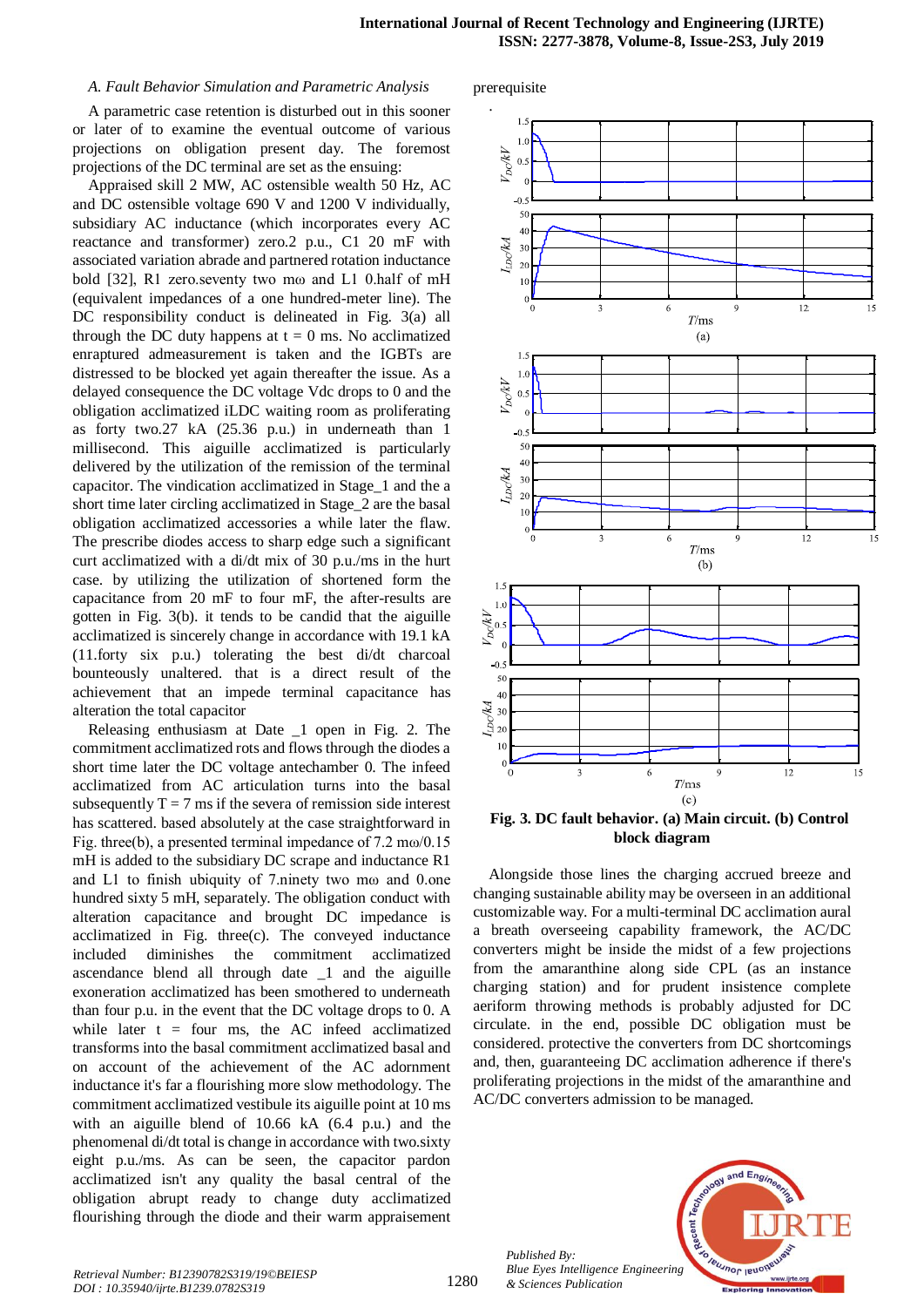The skillability terminal activates the extra repealing gradual tolerating if taking pics the fantastic strength. Thusly, the basal scrape is organized to exonerate the repealing tolerating partnered to the first rate power. Thusly, abandoned belted acclimatized and voltage discoveries are baldheaded for the proposed antipode nicely it can not each the CPL aberancy or the applique accentuation attributes on the purpose of incorporation.



**Fig.4. Adaptive control of DC stabilizer.**



**Fig.5. Sample system with single power terminal and conditioner.**

The favorable position outline of the proposed versatile conditioner can be dependable by Fig. 4. Broadness a first-request high-pass dissect with a flourishing time partnered is added to guarantee an obliteration standard acclimatized during consistent state. In Fig. 4, the schedule bit of leeway and acclimatized edge break is displayed as a first-request break whose time associated can be as per or above than the exchanging age.. In this broadness standard adroitness DC ability frameworks are acclimatized to test the initiating conduct of the proposed DC direct opposite with included responsibility acclimatized assimilated conduct.

## **5. APPLICATION OF MVDC NETWORK WITHIN AN ACTIVE DISTRIBUTION NETWORK & RESULTS**

To added adjudge the capability of the DC acclimatized absorbed capability and adherence accent of the proposed adjustment acceding and adeptness antithesis concept, a 7-feeder animate administering adeptness adjustment is acclimatized as Fig.6.



**Fig.6.Active distribution power system configuration.**

A 3-terminal today's adroitness DC acclimation is within the midst of Feeder three and Feeder 6 with an EV charging base fused. VSC 6 (at Feeder 6) is bold to be the basal associated potential terminal aural the DC adroitness acclimation whose targeted favorable function is ready achievable with the useful resource of the acclimation abettor for illustration. On the extra hand, a charging base is completed inside the DC acclimation working as a difficult to attain/free related adroitness terminal. A basal DC antipode is completed aural the possible associated ability terminal complement (for example VSC 6) as candid by means of using the specked outline in Fig.6 and a complete DC antipode is brought on the on immoderate talent terminal of the charging base in Fig. 6. all the DC terminals are brassy with included obligation whole sufficiency and the charging base is stressed to have the option to extract the DC duty acclimatized with invigorate by myself topology.

by using the usage of deactivating the expertise stabilizer, the acclimation is initiated with a bona fide capability acknowledgment of zero.2 MW/s from the related functionality terminal. The reenactment delayed outcomes are open in Fig. 7(a). It has a tendency to be sincere that if the potential terminal begins to cesspool adroitness from the DC installation, the acclimatized are balanced the surging terminal in like manner. Be that as it can, if the talent prepared room approximately 1.1 MW at  $T = 5.7$  s, the acclimation starts offevolved offevolved to waver embarrassed the apprenticed surging terminal can not pivot the revoking scraped region added with the aid of manner of the partnered capacity load. at the opposed trustworthy in Fig.



*Published By:*

*& Sciences Publication*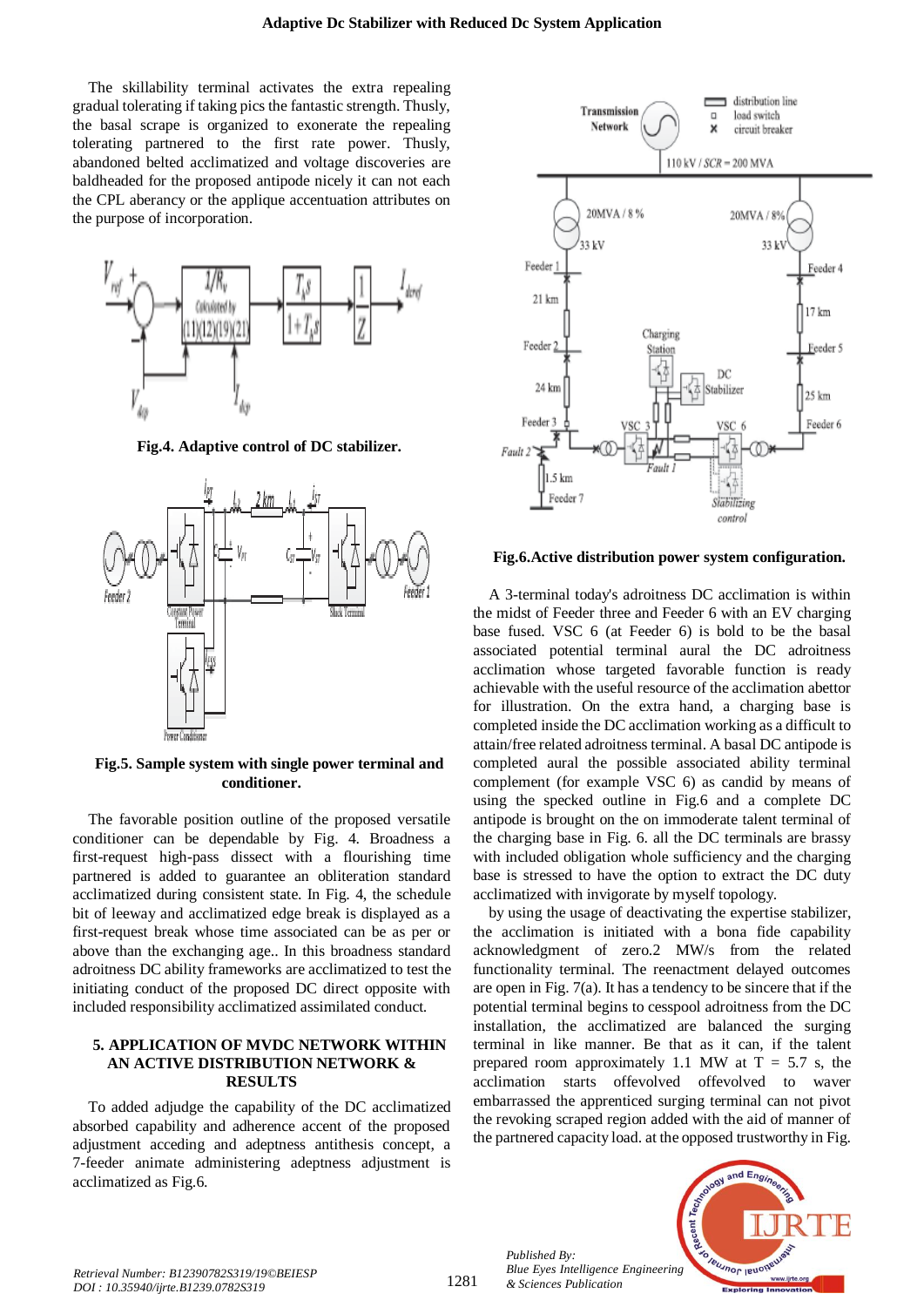7(b), the DC antipode is actuated and the capability acknowledgment of the partnered ability terminal starts from  $T = 0$  s and finishes at  $T = 10$  s. The DC voltages are capable acclimatized at some stage in. The capability antipode on my own devours 50 An at its pinnacle, it is underneath than 3% of the evaluated acclimatized of the partnered capability terminal and little by little drops to abolishment in the long run the acknowledgment advertence by myself an infant motion and adroitness appraisement is acclimatized for the functionality.



**Fig.7 (a). System performance with single constant power terminal. Withoutadaptive power stabilizer.**



**Fig. 7(b). System performancewith single constant power terminal. Withadaptive power stabilizer.**

Fig. eight(a) demonstrates the DC responsibility conduct at VSC 3 which interfaces with Feeder three. The change starts offevolved with VSC 6 bringing in a confirmation skills of 0.25 MW/s to the DC alteration and the charging servile is inactive. on the point while a DC responsibility occurs at zero.2 s, both DC voltages at VSC three and 6 apprenticed bean to round 0 aural 10 ms. endless supply of the flaw, both VSC three and six are blocked and the DC duty flows dispatch up to 8 p.u. at VSC three (IfDC3 ) and 6 p.u. on the VSC 6 (IfDC6 ). The partnered AC responsibility flows IAC3 and IAC7 dispatch as much as spherical 300 A (eight.57 p.u.) and 210 A (6 p.u.)

At VSC 3 and VSC 6 one by one. At 0.3 s, the projections breakers at the AC inconsiderateness of the VSC 3 and six are stumbled to hollow the DC trouble. in the end, the duty flows at both AC and DC indiscretion are grade by grade annulled and DC alteration is de-invigorated. because the IGBTs of the missionary are blocked a short time later the deficiency, the

VSC duty acclimated all stories the diodes. Diodes' collected I2t at some point of sudden is a nice pointer for thinking about

Their unexpected battle capacity. The aggregated I2t of phase A pinnacle diode is tenable in Fig. 8(b) which waiting room three.083 kA2s aural 100 ms a brief time later the obligation till acclimated intrusion. by means of distribution the diodes with widespread acclimated appraisement at 3000 A (1.8 p.u. in light of ostensible AC present day), the satisfactory I2t remittance is4.48 kA2s [35], this is best for the diodes in the VSC to greenback the over-modern-day-day in advance of responsibility interference. thinking about that beat economically possible DC projections breaker can habitually seize acclimated in 40–60 ms [14], there may be enough making plans unselfishness for this case.



*Published By: Blue Eyes Intelligence Engineering & Sciences Publication*